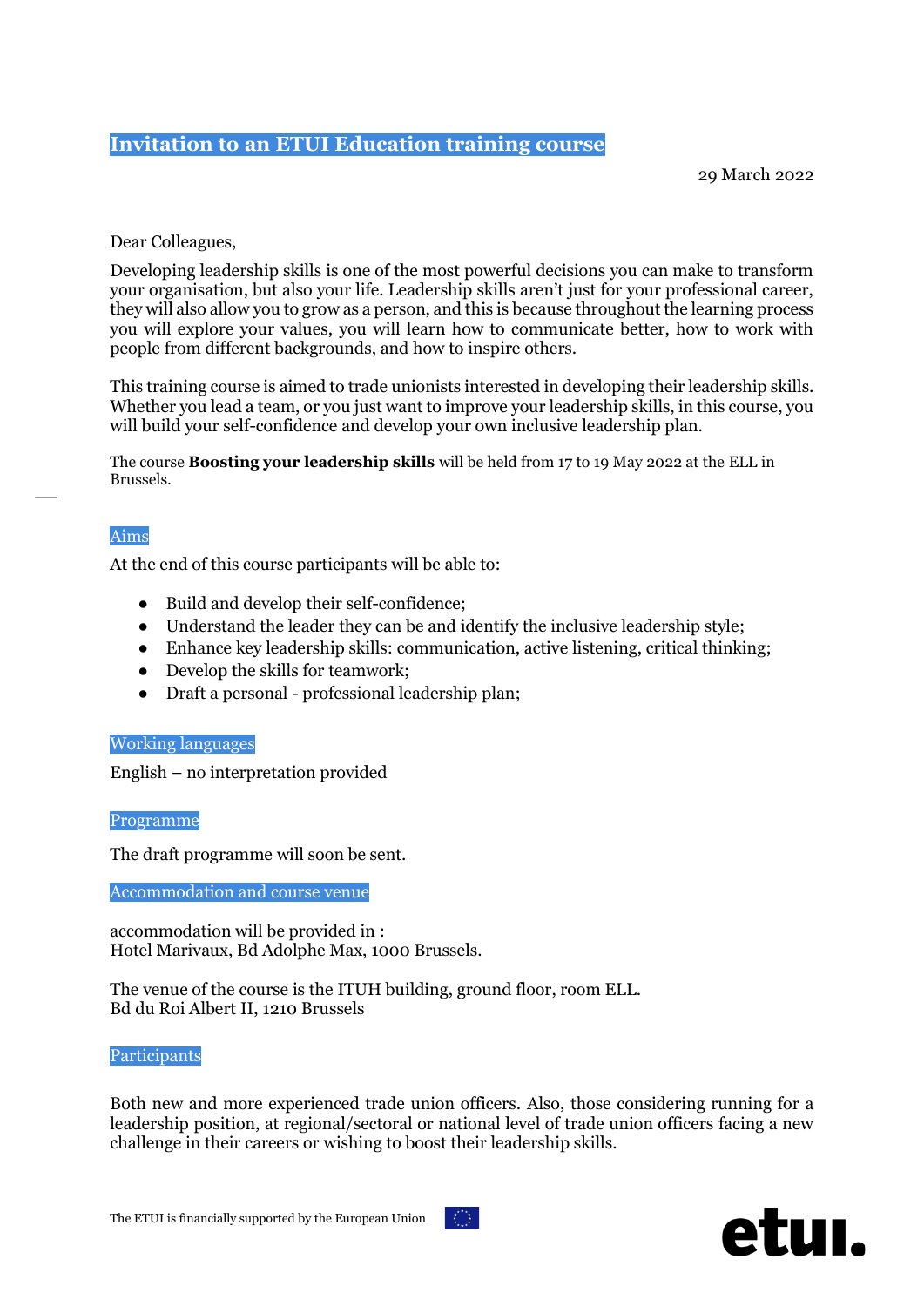# Arrival and departure

Participants are expected to arrive on **Monday 16 May 22 for dinner at the latest and leave on Thursday 19 May 22, after lunch.** Flights are to be booked to/from **Brussels Zaventem airport**, which is the closest airport. No flight departure time before 15.00.

**Please wait for confirmation of your participation by ETUI before making travel reservations**

#### How are enrolments processed?

The final confirmation of the participants will be done by the team of trainers bearing in mind the requirements for the target group. The maximum of participants for this activity is 16.

We ask you to bear in mind the recommendations of the ETUC Action Plan for women which call for the proportional representation of women in trade union activities.

#### Participants' registration

Please fill in our registration form and use the link : [HERE](https://docs.google.com/forms/d/e/1FAIpQLSfsJ5VkseJLoLb4f-klTS5-LQnW4zIJNl6GGe01y3GUj79bOg/viewform)

# **no later than 29 April 2022 eob.**

Payment

A direct monetary contribution (enrolment fees) to ETUI Education activities is required per participant, the cost is **60€** for the entire course program.

# IMPORTANT NOTICE as to TRAVEL - ACCOMMODATION – RESTAURANT

ETUI advises, that, if you have any symptoms or feel unwell, you should not travel and not attend the training.

You ought to respect the country's post-Covid-19 health and safety measures and procedures. Therefore ETUI asks you to check that the original source of the information is an established and qualified provider.

Several official sources of information on Covid-19 are:

<https://www.who.int/emergencies/diseases/novel-coronavirus-2019> <https://www.ecdc.europa.eu/en/covid-19-pandemic> https://www.ecdc.europa.eu/en/covid-19/external-resources [https://ec.europa.eu/info/live-work-travel-eu/health/coronavirus-response\\_en](https://ec.europa.eu/info/live-work-travel-eu/health/coronavirus-response_en)

**Hotel** bookings will still be made by ETUI. It is important to inform us of your correct arrival and departure date.

**Luncheons & dinners** will still be booked by ETUI.

**Travel** : **ETUI advises you to buy economy refundable flight / train tickets.**

**ETUI will not organise pre-paid flight/train tickets.**

**In case you cancel your travel; please do note that you will take care about the refund yourself.**